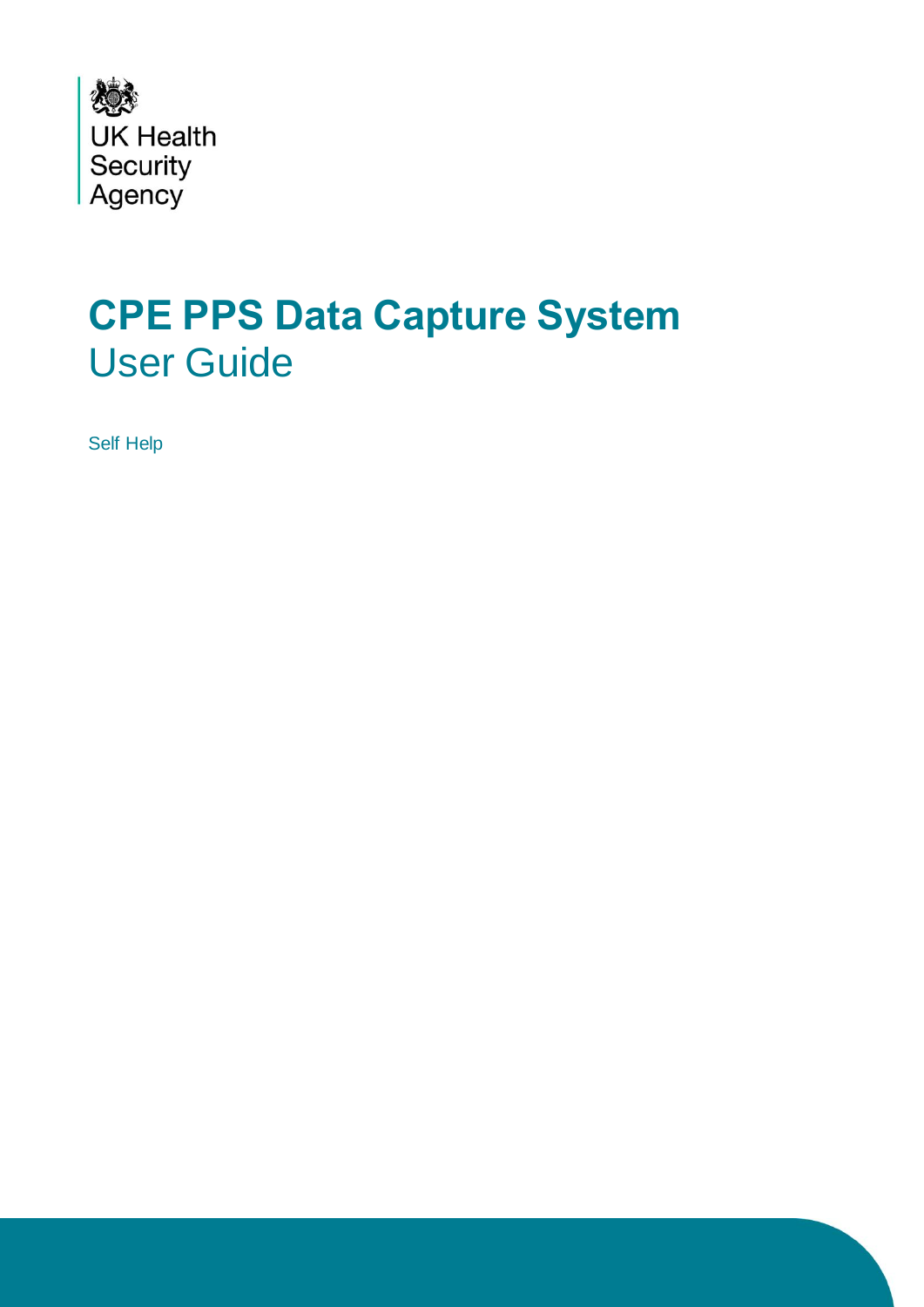## **Contents**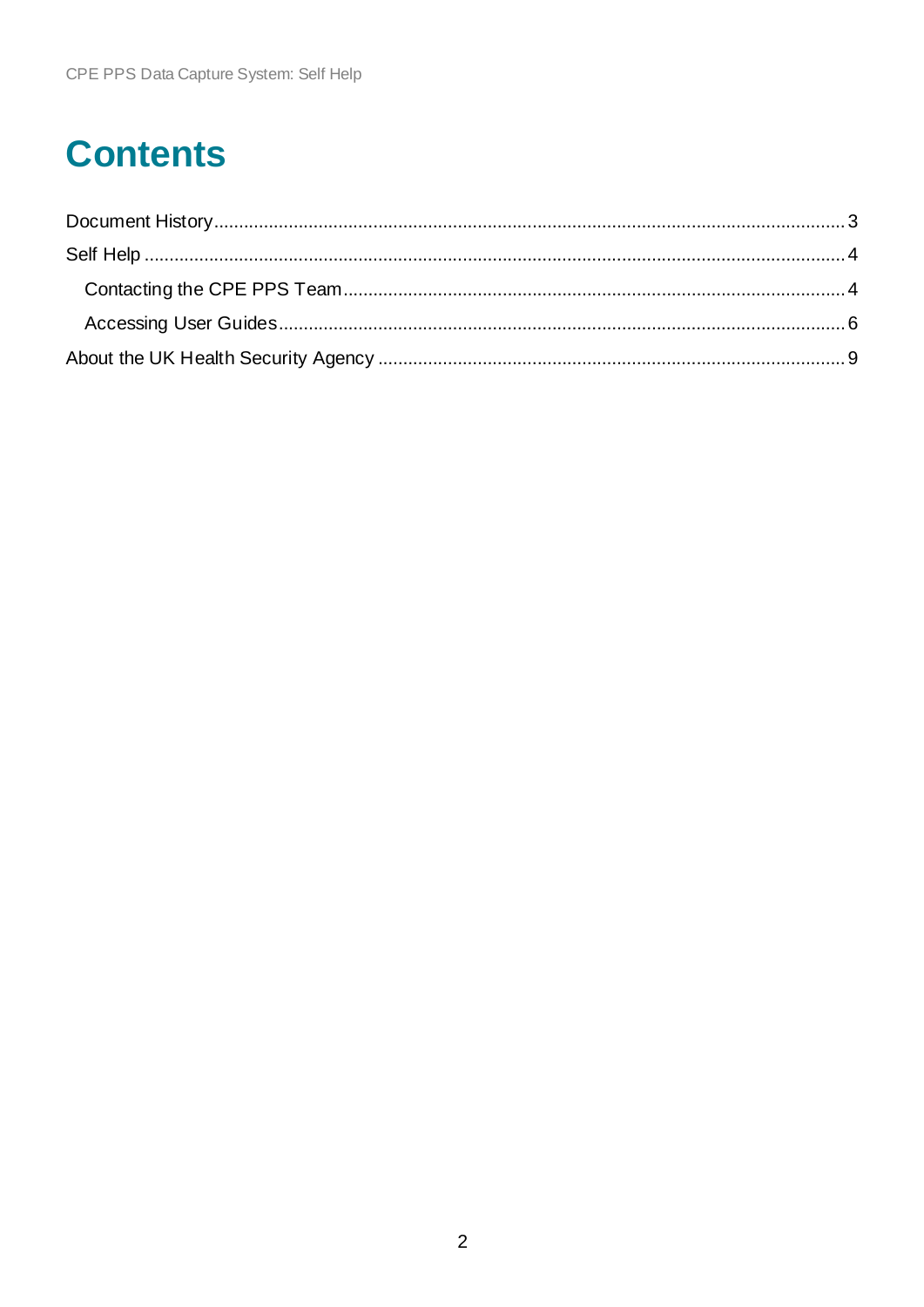# <span id="page-2-0"></span>**Document History**

| <b>Revision Date</b> | <b>Author</b>                    | <b>Version</b> |
|----------------------|----------------------------------|----------------|
|                      |                                  |                |
| 07/04/2022           | <b>UK Health Security Agency</b> | 1.0            |
|                      |                                  |                |
|                      |                                  |                |
|                      |                                  |                |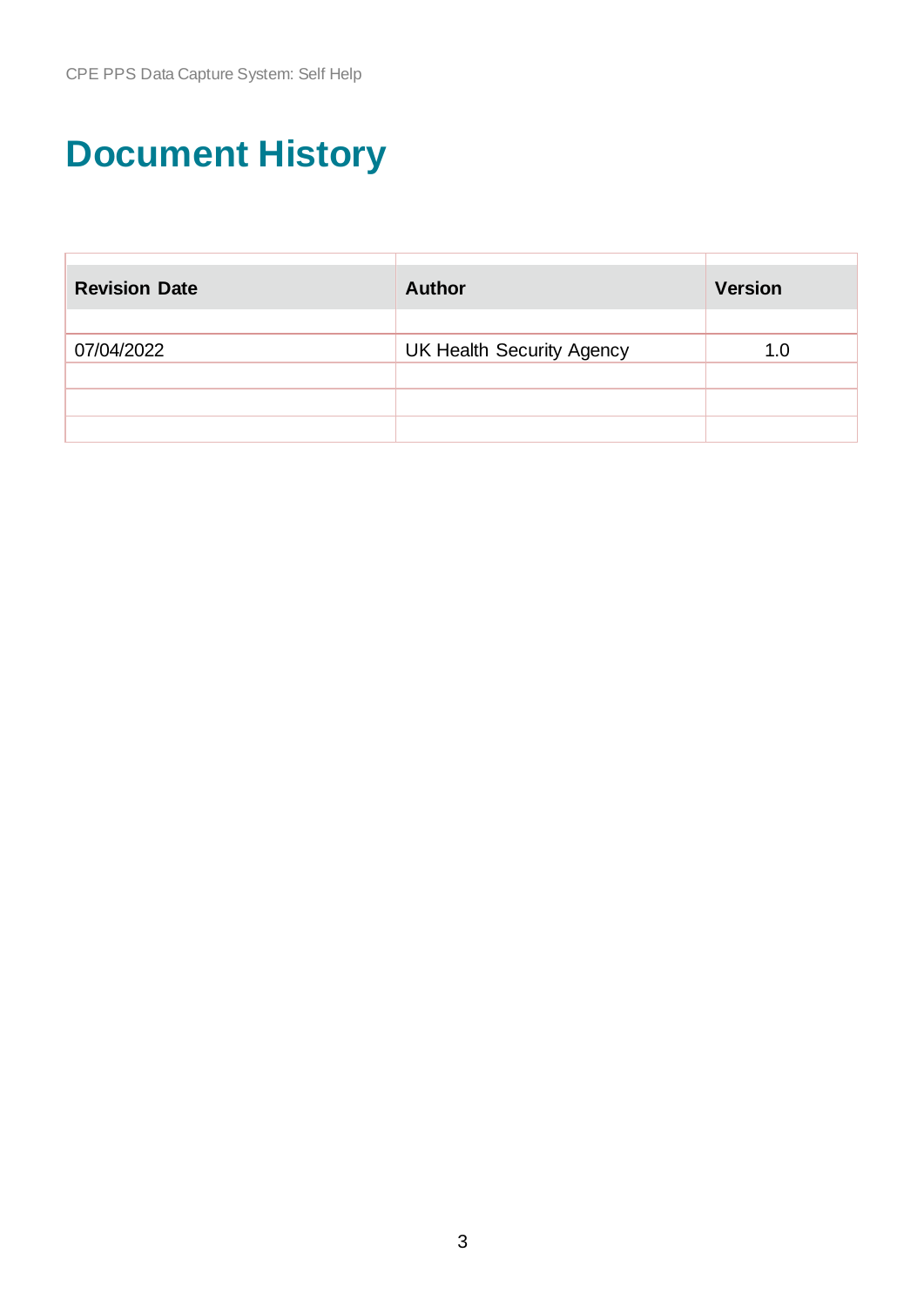# <span id="page-3-0"></span>**Self Help**

## <span id="page-3-1"></span>Contacting the CPE PPS Team

You can contact the CPE PPS team multiple ways.

Firstly, you can navigate to the 'Help & Support' section on the home page of the CPE PPS DCS [\(Figure 1\)](#page-3-2) and select 'Please email the ICCQIP inbox' link under the 'Register' section of the screen. This will direct you to the section where you will be able to send an email about your query.

- Go to [https://icudcs.phe.org.uk](https://icudcs.phe.org.uk/)
- <span id="page-3-2"></span>• The CPE PPS DCS will display the 'Homepage'

#### **Figure 1: Register tab in Help & Support section on CPE PPS DCS homepage**

|                                                                                                                                       |                                                                                                                                                                                                                               |                                                                                                                                                           |                     |                           |                                                                      | Help   AAA        |  |
|---------------------------------------------------------------------------------------------------------------------------------------|-------------------------------------------------------------------------------------------------------------------------------------------------------------------------------------------------------------------------------|-----------------------------------------------------------------------------------------------------------------------------------------------------------|---------------------|---------------------------|----------------------------------------------------------------------|-------------------|--|
| <b>UK Health</b><br>Security<br>Agency                                                                                                | <b>ICU Surveillance</b>                                                                                                                                                                                                       |                                                                                                                                                           |                     | Home                      | <b>About Us</b>                                                      | <b>Contact Us</b> |  |
| About the Intensive Care Unit & Data Capture System                                                                                   |                                                                                                                                                                                                                               |                                                                                                                                                           |                     |                           | Log in                                                               |                   |  |
|                                                                                                                                       | <b>Intensive Care Unit (ICU) Surveillance</b>                                                                                                                                                                                 |                                                                                                                                                           |                     |                           | User Name*                                                           |                   |  |
|                                                                                                                                       |                                                                                                                                                                                                                               | Intensive Care Unit (ICU) blood stream infections (BSIs), are prevalent<br>across ICU units in England. This surveillance programme (Infection in         |                     |                           |                                                                      |                   |  |
|                                                                                                                                       | Critical Care Quality Improvement Programme; ICCQIP), works to collect<br>and report on unit level ICU-BSIs. Public Health England's Data Capture<br>System provides an integrated data reporting and analysis system for the |                                                                                                                                                           |                     |                           | Password*<br>Forgot Password?<br>Login                               |                   |  |
|                                                                                                                                       |                                                                                                                                                                                                                               |                                                                                                                                                           |                     |                           |                                                                      |                   |  |
|                                                                                                                                       | D05 Service Specification.                                                                                                                                                                                                    | surveillance of all ICU-BSIs. ICCQIP participation is now covered by the                                                                                  |                     |                           | Don't have an account?<br>Register                                   |                   |  |
|                                                                                                                                       |                                                                                                                                                                                                                               |                                                                                                                                                           |                     |                           |                                                                      |                   |  |
| <b>Further Reading</b>                                                                                                                |                                                                                                                                                                                                                               | <b>Publications &amp; Updates</b>                                                                                                                         |                     | <b>Help &amp; Support</b> |                                                                      |                   |  |
|                                                                                                                                       |                                                                                                                                                                                                                               | <b>Aggregate Reports</b>                                                                                                                                  | <b>Publications</b> |                           | <b>Register</b>                                                      | <b>Support</b>    |  |
| Introduction to the ICCQIP surveillance program<br>$\gg$                                                                              |                                                                                                                                                                                                                               |                                                                                                                                                           |                     |                           | <b>Details to Register</b>                                           |                   |  |
|                                                                                                                                       |                                                                                                                                                                                                                               | <b>Aggregate Quarterly Reports - England</b><br>>>Unit level reports are produced on a quarterly basis and<br>sent to the respective units for their info |                     |                           | <b>Registration User Guides</b><br>>>Please email the ICCOIP inbox < |                   |  |
| <b>Infection In Critical Care Quality Improvement</b><br>Programme                                                                    |                                                                                                                                                                                                                               |                                                                                                                                                           |                     |                           |                                                                      |                   |  |
|                                                                                                                                       |                                                                                                                                                                                                                               |                                                                                                                                                           |                     |                           | See FAQs and Content for more info.                                  |                   |  |
| <b>ICCOIP</b><br>>>The ICCQIP board was set up in 2016 to address the<br>ad to a stational composition of the final station of the th |                                                                                                                                                                                                                               |                                                                                                                                                           |                     |                           |                                                                      |                   |  |
|                                                                                                                                       |                                                                                                                                                                                                                               |                                                                                                                                                           |                     |                           |                                                                      |                   |  |

<span id="page-3-3"></span>• The CPE PPS DCS will display a pop up window asking if you allow the website to open a programme on your computer [\(Figure 2\)](#page-3-3).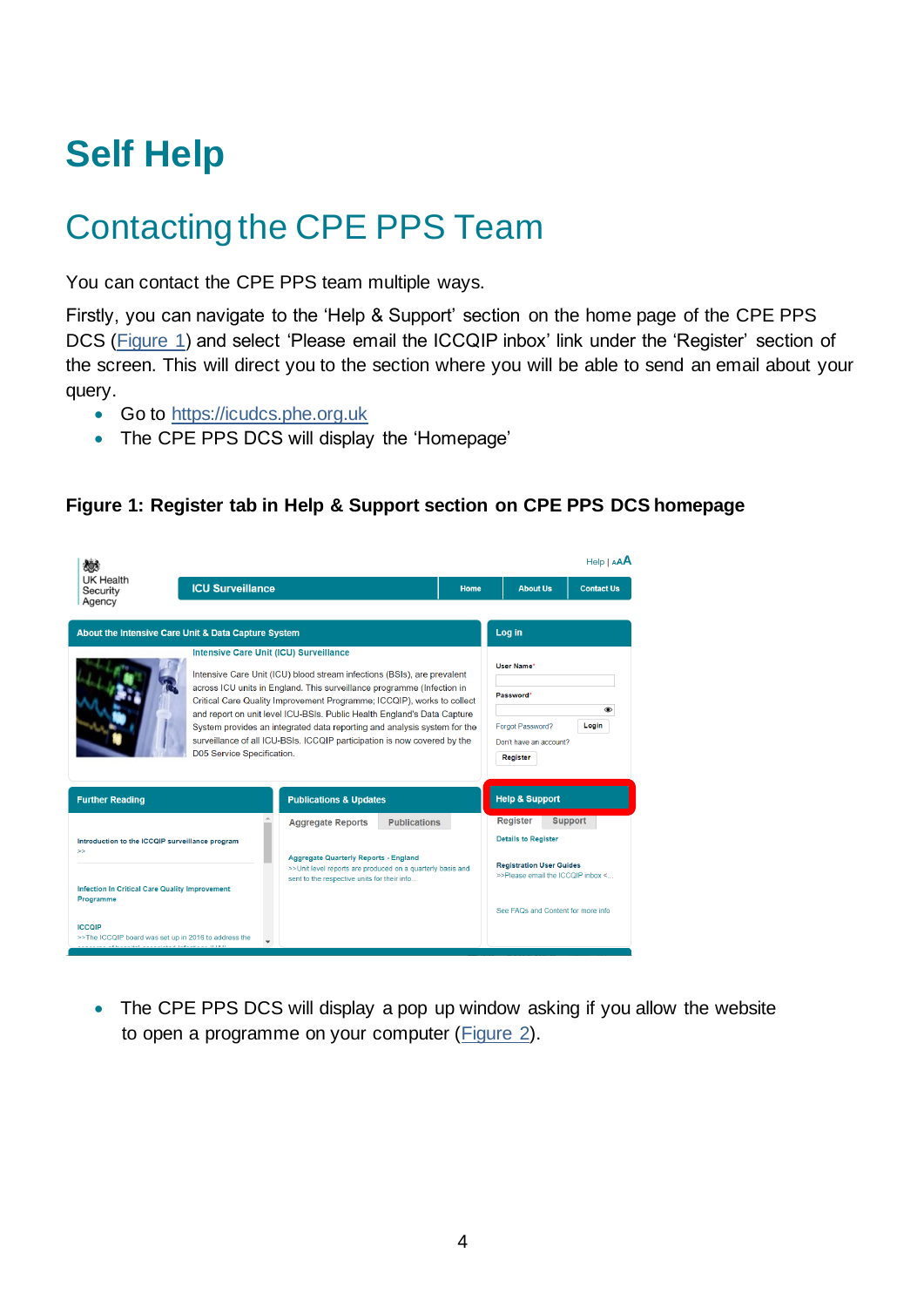#### **Figure 2: Email pop up window**



- Click on 'Allow'. This will redirect you to your e-mail account, and will have already populated the 'To' section with the ICCQIP email address.
- Alternatively, if you are logged onto your email account, you can copy and paste'cpe.pps@phe.gov.uk' into the 'To' section of a new email.

You will need to ensure you have access to the email account used – United Kingdom Health Security Agency's (UK HSA's) response will be sent to the email address which you have used to contact us. If a response by email is not appropriate, please provide an alternative method of contact.

Finally, you can use the 'Contact Us' feature of the system [\(Figure 3\)](#page-4-0), which allows you to enter your message directly on the CPE PPS DCS [\(Figure 4\)](#page-5-1) and this will send a message to the CPE PPS DCS Support team on your behalf.

#### <span id="page-4-0"></span>**Figure 3: 'Contact Us' tab**

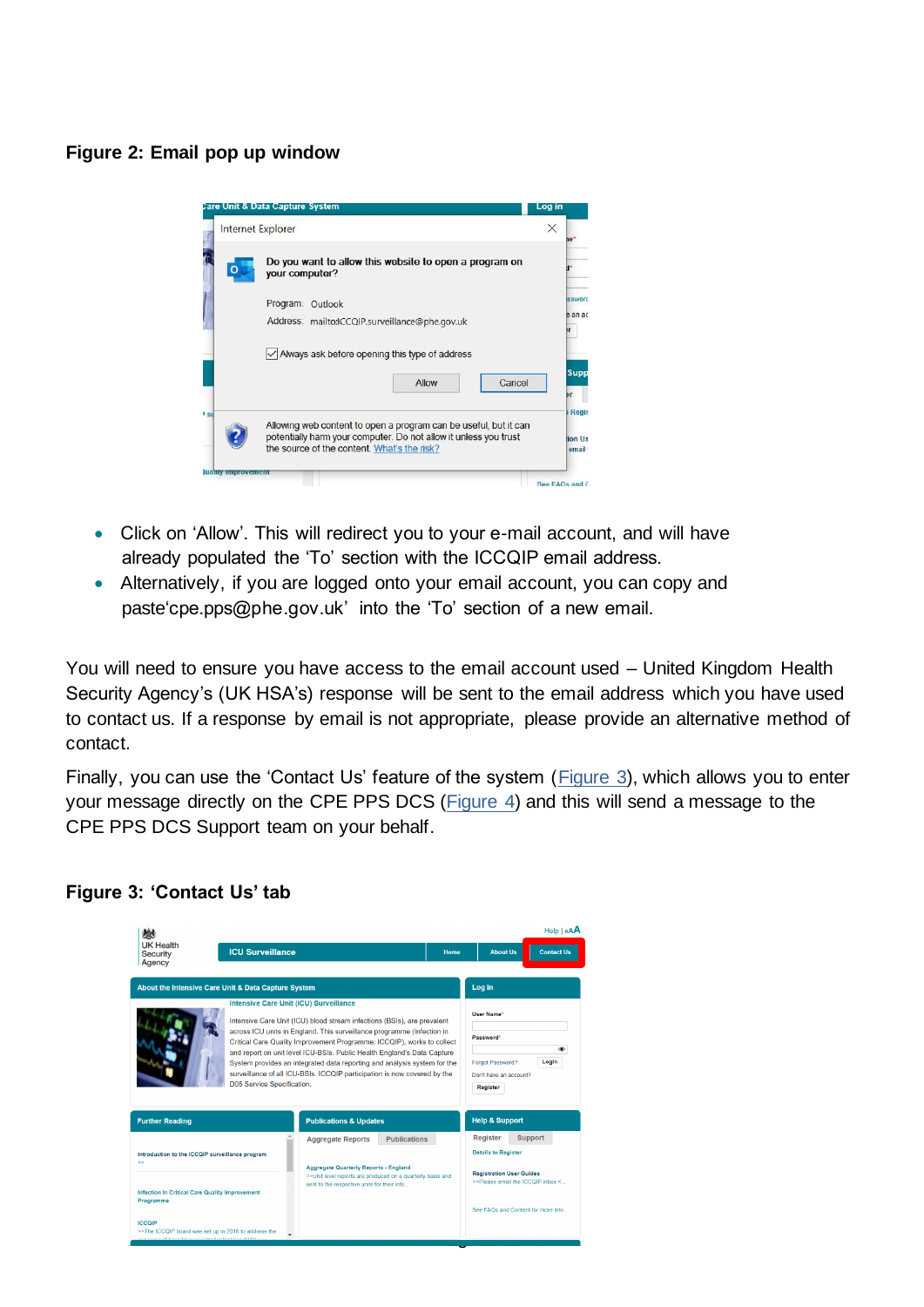#### <span id="page-5-1"></span>**Figure 4: 'Contact Us' screen**

|                       | Mandatory fields are marked with red asterisk (*)    |                     |
|-----------------------|------------------------------------------------------|---------------------|
|                       | Click Here To Access the Frequently Asked Questions? |                     |
| <b>Full Name*</b>     |                                                      |                     |
| Email Address*        |                                                      |                     |
| <b>Confirm Email*</b> |                                                      |                     |
|                       |                                                      |                     |
| Type of Query*        | $-$ Select $-$                                       | $\check{}$          |
| Select a Topic*       |                                                      | $\check{}$          |
| Query Subject*        |                                                      |                     |
| Message*              |                                                      | ۸                   |
|                       |                                                      |                     |
|                       |                                                      | u                   |
|                       |                                                      |                     |
|                       |                                                      | <b>CODE WILL BE</b> |
|                       |                                                      | <b>DIFFERENT</b>    |
|                       | Type the code from the image                         |                     |
|                       |                                                      | Cancel<br>Submit    |

- Make sure that you include your full name and email address (this should be the same one that you registered with on the DCS).
- Select the type of query this is and a topic, so that the Support team can best direct your query to the relevant staff member(s).
- Please add as much detail as you can in the message box and include an alternative contact if you would rather than we did not reply by email. When you registered you should have provided a contact telephone number, but please feel free to supply it again or any direct extensions for us to best contact you.
- Then please enter the image code, this will be different every time you use this screen.
- Click 'Submit' and the DCS will email the Support team on your behalf.

## <span id="page-5-0"></span>Accessing User Guides

<span id="page-5-2"></span>User Guides can be accessed regardless of whether you are logged onto the system or not. If you are specifically interested in how to register for, or manage, an account on the CPE PPS DCS then please select the 'Support' tab in the 'Help & Support' section of the ICU DCS homepage. Click on the 'Online Guidance' hyperlink, which will direct you to access CPE PPS User Guides [\(Figure 5\)](#page-5-2).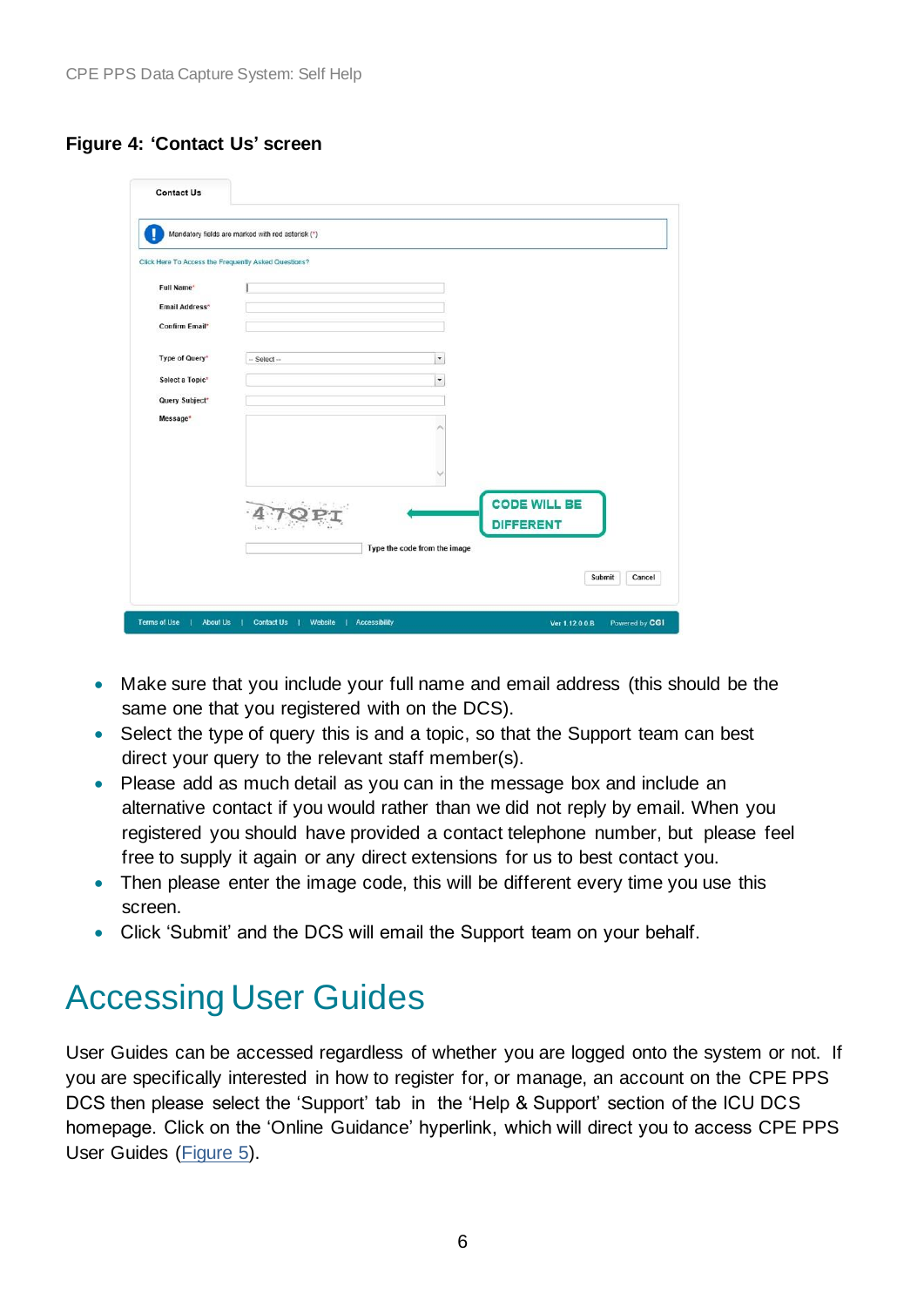#### **Figure 5: Registration User Guides**



To view the User Guides please click the relevant hyperlink which will direct you to a PDF document.

Alternatively, to be directed to our full list of User Guides (including those on Data Capture and Search fuctionality and so on) and the CPE PPS Protocol, you can click on 'Help' in the top right hand of the ICU DCS homepage [\(Figure 6\)](#page-6-0)

#### <span id="page-6-0"></span>**Figure 6: Accessing the 'Help' screen when not logged on the CPE PPS DCS**

|                                               |                         | $\text{Help}   \text{AA}$ |
|-----------------------------------------------|-------------------------|---------------------------|
| <b>Home</b>                                   | <b>About Us</b>         | <b>Contact Us</b>         |
|                                               | Log in                  |                           |
| e prevalent<br>Infection in<br>فممالمم وداءوه | User Name*<br>Password* |                           |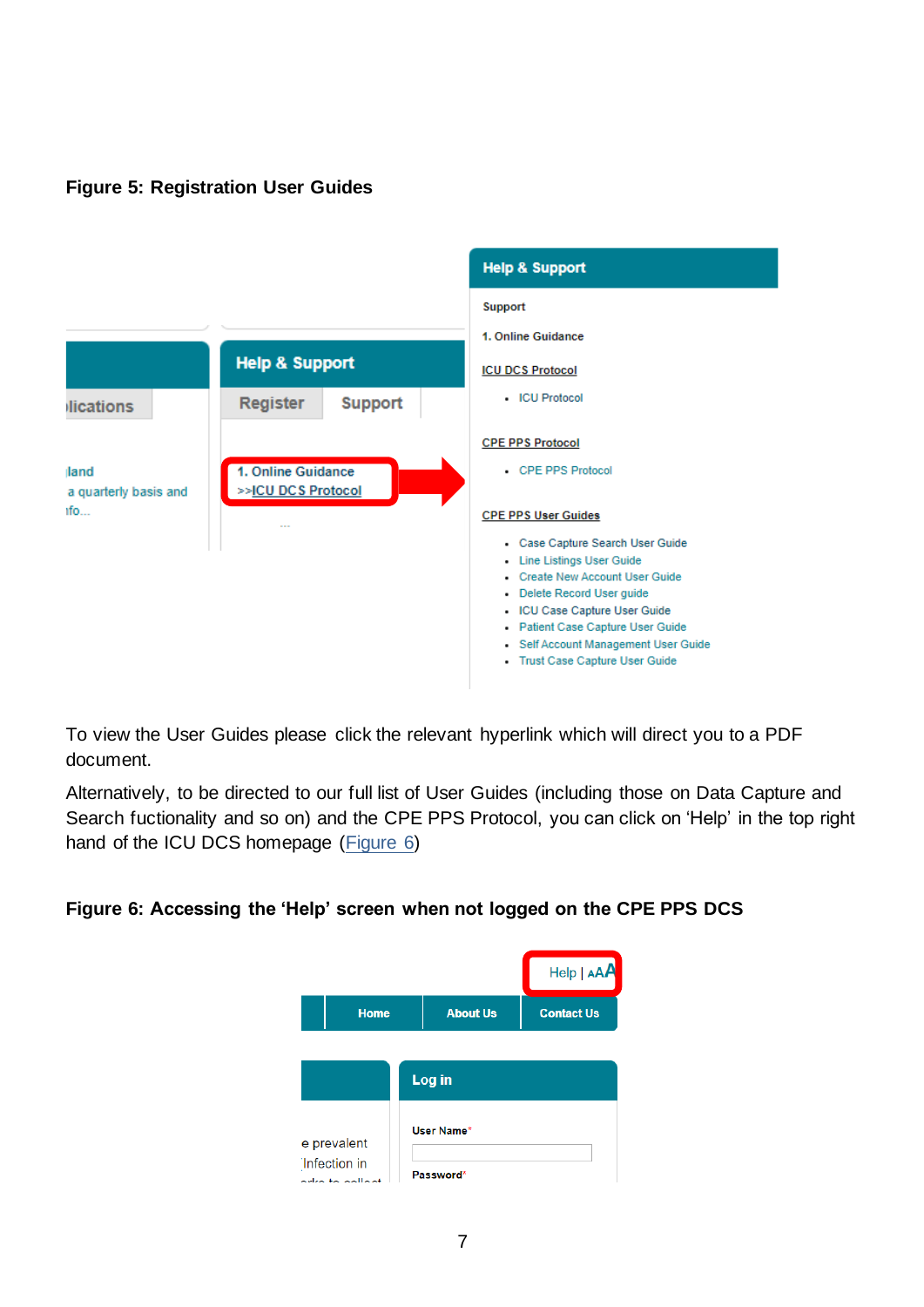In addition to a full list of the User Guides and the Protocol, there are also numerous step-by-step training videos for a range of functionalities that are present on the system [\(Figure 7\)](#page-7-0). These are hosted on UK HSA's YouTube channel and you can play them directly on the ICU DCS.

#### <span id="page-7-0"></span>**Figure 7: 'Help' screen**

| <b>Help &amp; Support</b>                                                                                                                                                                                                                                                      |
|--------------------------------------------------------------------------------------------------------------------------------------------------------------------------------------------------------------------------------------------------------------------------------|
| <b>Support</b>                                                                                                                                                                                                                                                                 |
| 1. Online Guidance                                                                                                                                                                                                                                                             |
| <b>ICU DCS Protocol</b>                                                                                                                                                                                                                                                        |
| - ICU Protocol                                                                                                                                                                                                                                                                 |
| <b>CPE PPS Protocol</b>                                                                                                                                                                                                                                                        |
| CPE PPS Protocol                                                                                                                                                                                                                                                               |
| <b>CPE PPS User Guides</b>                                                                                                                                                                                                                                                     |
| - Case Capture Search User Guide<br>• Line Listings User Guide<br>Create New Account User Guide<br>- Delete Record User quide<br>- ICU Case Capture User Guide<br>- Patient Case Capture User Guide<br>• Self Account Management User Guide<br>- Trust Case Capture User Guide |
| <b>Case Capture</b>                                                                                                                                                                                                                                                            |
| - Case Capture BSI User Guide<br>• Denominators User Guide                                                                                                                                                                                                                     |
| Search User Guide<br>Delete BSI User Guide                                                                                                                                                                                                                                     |
| <b>Data Entry Forms/Aids</b>                                                                                                                                                                                                                                                   |
| - Case Capture BSI - Paper form<br>- Case Capture Denominators - Paper form<br>- Case Capture BSI - Excel form<br>- Case Capture Denominators - Excel form                                                                                                                     |
| <b>Data Upload Wizard</b>                                                                                                                                                                                                                                                      |
| . ICU Data Upload Wizard User Guide<br>- Data Upload Wizard Templates and Data Dictionaries                                                                                                                                                                                    |
| Dashboard                                                                                                                                                                                                                                                                      |
| Home Dashboard User Guide<br>· Summary Dashboard User Guide<br>- Dashboard User Guide                                                                                                                                                                                          |
|                                                                                                                                                                                                                                                                                |